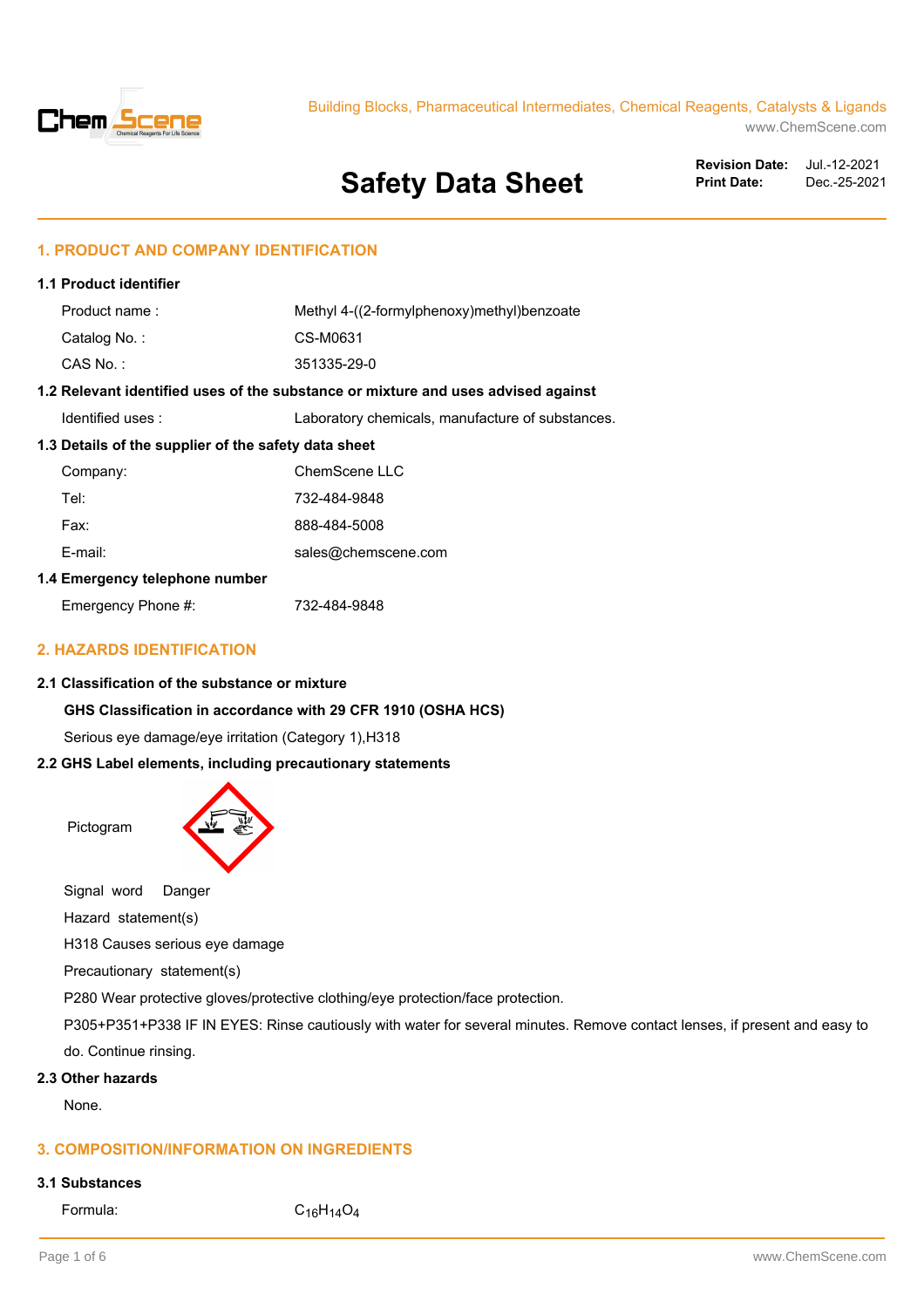| Molecular Weight: | 270.28      |
|-------------------|-------------|
| CAS No.:          | 351335-29-0 |

## **4. FIRST AID MEASURES**

#### **4.1 Description of first aid measures**

#### **Eye contact**

Remove any contact lenses, locate eye-wash station, and flush eyes immediately with large amounts of water. Separate eyelids with fingers to ensure adequate flushing. Promptly call a physician.

#### **Skin contact**

Rinse skin thoroughly with large amounts of water. Remove contaminated clothing and shoes and call a physician.

#### **Inhalation**

Immediately relocate self or casualty to fresh air. If breathing is difficult, give cardiopulmonary resuscitation (CPR). Avoid mouthto-mouth resuscitation.

#### **Ingestion**

Wash out mouth with water; Do NOT induce vomiting; call a physician.

#### **4.2 Most important symptoms and effects, both acute and delayed**

The most important known symptoms and effects are described in the labelling (see section 2.2).

## **4.3 Indication of any immediate medical attention and special treatment needed**

Treat symptomatically.

# **5. FIRE FIGHTING MEASURES**

#### **5.1 Extinguishing media**

#### **Suitable extinguishing media**

Use water spray, dry chemical, foam, and carbon dioxide fire extinguisher.

#### **5.2 Special hazards arising from the substance or mixture**

During combustion, may emit irritant fumes.

#### **5.3 Advice for firefighters**

Wear self-contained breathing apparatus and protective clothing.

#### **6. ACCIDENTAL RELEASE MEASURES**

## **6.1 Personal precautions, protective equipment and emergency procedures**

Use full personal protective equipment. Avoid breathing vapors, mist, dust or gas. Ensure adequate ventilation. Evacuate personnel to safe areas.

Refer to protective measures listed in sections 8.

#### **6.2 Environmental precautions**

Try to prevent further leakage or spillage. Keep the product away from drains or water courses.

#### **6.3 Methods and materials for containment and cleaning up**

Absorb solutions with finely-powdered liquid-binding material (diatomite, universal binders); Decontaminate surfaces and equipment by scrubbing with alcohol; Dispose of contaminated material according to Section 13.

#### **7. HANDLING AND STORAGE**

#### **7.1 Precautions for safe handling**

Avoid inhalation, contact with eyes and skin. Avoid dust and aerosol formation. Use only in areas with appropriate exhaust ventilation.

#### **7.2 Conditions for safe storage, including any incompatibilities**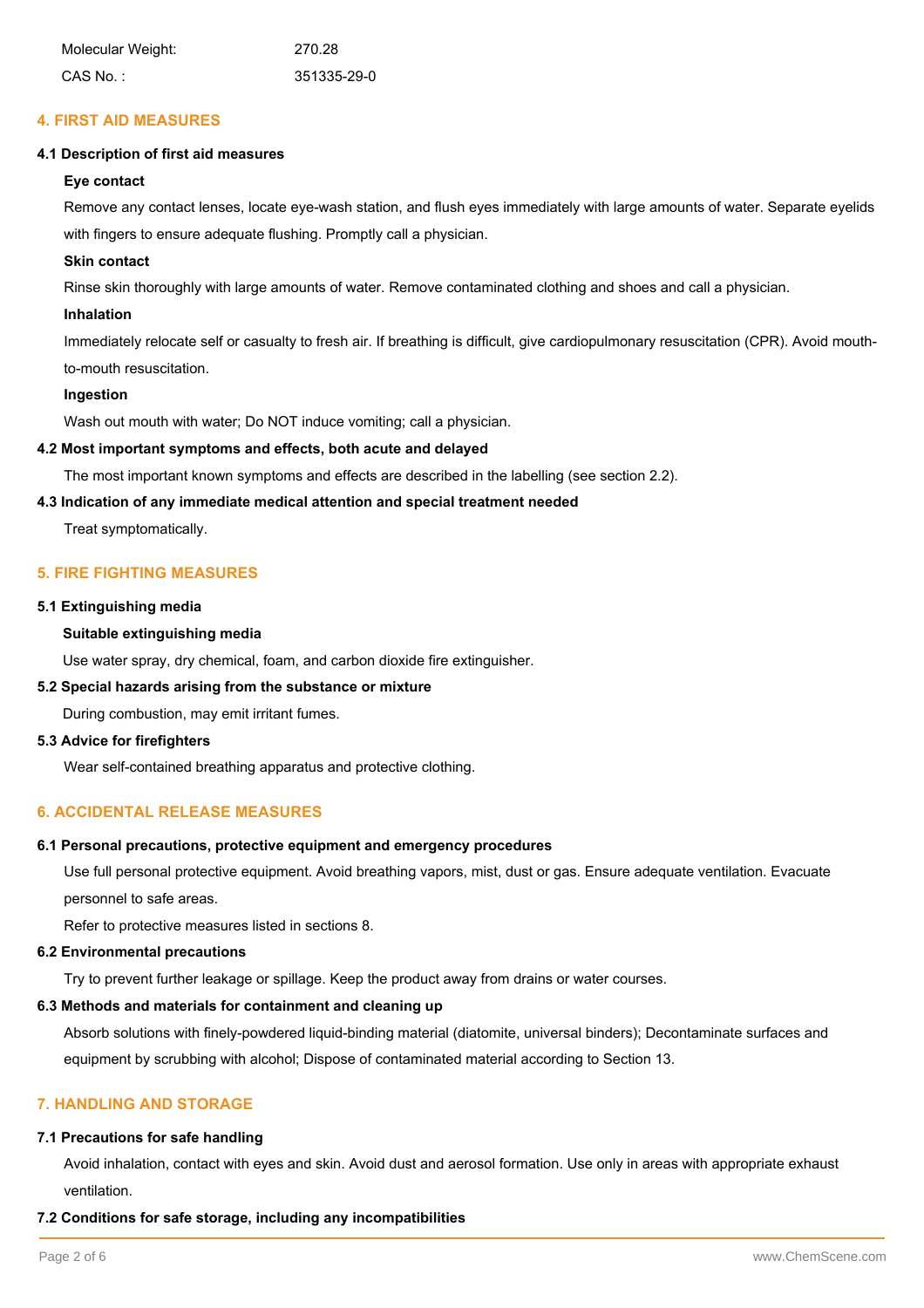Keep container tightly sealed in cool, well-ventilated area. Keep away from direct sunlight and sources of ignition. Recommended storage temperature: 2-8°C, stored under nitrogen

Shipping at room temperature if less than 2 weeks.

# **7.3 Specific end use(s)**

No data available.

# **8. EXPOSURE CONTROLS/PERSONAL PROTECTION**

## **8.1 Control parameters**

#### **Components with workplace control parameters**

This product contains no substances with occupational exposure limit values.

# **8.2 Exposure controls**

#### **Engineering controls**

Ensure adequate ventilation. Provide accessible safety shower and eye wash station.

#### **Personal protective equipment**

| Eye protection                         | Safety goggles with side-shields.                             |
|----------------------------------------|---------------------------------------------------------------|
| <b>Hand protection</b>                 | Protective gloves.                                            |
| Skin and body protection               | Impervious clothing.                                          |
| <b>Respiratory protection</b>          | Suitable respirator.                                          |
| <b>Environmental exposure controls</b> | Keep the product away from drains, water courses or the soil. |
|                                        | Clean spillages in a safe way as soon as possible.            |

# **9. PHYSICAL AND CHEMICAL PROPERTIES**

#### **9.1 Information on basic physical and chemical properties**

| Appearance                                   | Solid             |
|----------------------------------------------|-------------------|
| Odor                                         | No data available |
| <b>Odor threshold</b>                        | No data available |
| рH                                           | No data available |
| <b>Melting/freezing point</b>                | No data available |
| <b>Boiling point/range</b>                   | No data available |
| <b>Flash point</b>                           | No data available |
| <b>Evaporation rate</b>                      | No data available |
| Flammability (solid, gas)                    | No data available |
| Upper/lower flammability or explosive limits | No data available |
| Vapor pressure                               | No data available |
| Vapor density                                | No data available |
| <b>Relative density</b>                      | No data available |
| <b>Water Solubility</b>                      | No data available |
| <b>Partition coefficient</b>                 | No data available |
| <b>Auto-ignition temperature</b>             | No data available |
| <b>Decomposition temperature</b>             | No data available |
| <b>Viscosity</b>                             | No data available |
| <b>Explosive properties</b>                  | No data available |
| <b>Oxidizing properties</b>                  | No data available |
| 9.2 Other safety information                 |                   |

No data available.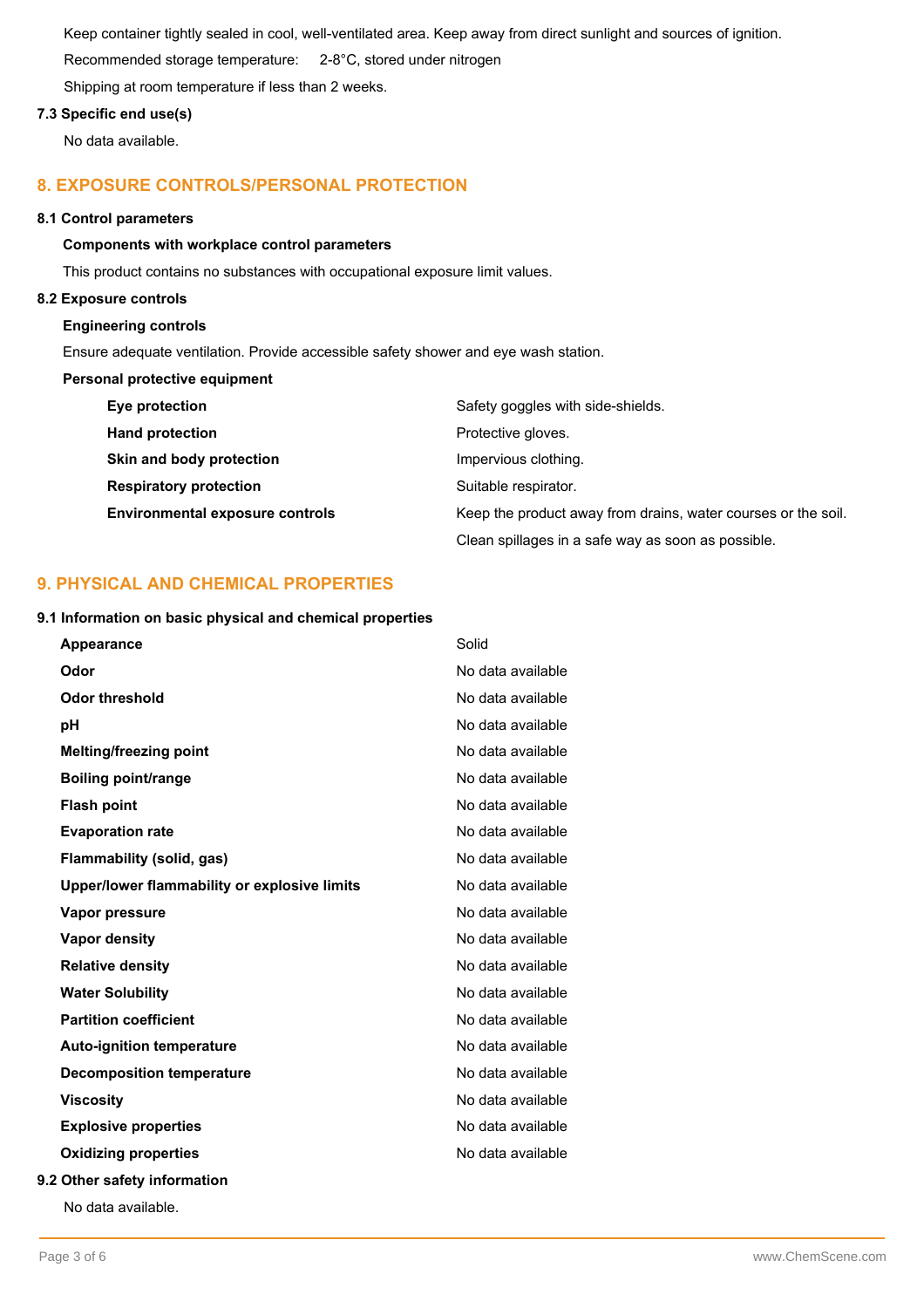# **10. STABILITY AND REACTIVITY**

#### **10.1 Reactivity**

No data available.

# **10.2 Chemical stability**

Stable under recommended storage conditions.

## **10.3 Possibility of hazardous reactions**

No data available.

#### **10.4 Conditions to avoid**

No data available.

# **10.5 Incompatible materials**

Strong acids/alkalis, strong oxidising/reducing agents.

#### **10.6 Hazardous decomposition products**

Under fire conditions, may decompose and emit toxic fumes.

Other decomposition products - no data available.

# **11.TOXICOLOGICAL INFORMATION**

#### **11.1 Information on toxicological effects**

#### **Acute toxicity**

Classified based on available data. For more details, see section 2

#### **Skin corrosion/irritation**

Classified based on available data. For more details, see section 2

#### **Serious eye damage/irritation**

Classified based on available data. For more details, see section 2

#### **Respiratory or skin sensitization**

Classified based on available data. For more details, see section 2

# **Germ cell mutagenicity**

Classified based on available data. For more details, see section 2

# **Carcinogenicity**

IARC: No component of this product present at a level equal to or greater than 0.1% is identified as probable, possible or confirmed human carcinogen by IARC.

ACGIH: No component of this product present at a level equal to or greater than 0.1% is identified as a potential or confirmed carcinogen by ACGIH.

NTP: No component of this product present at a level equal to or greater than 0.1% is identified as a anticipated or confirmed carcinogen by NTP.

OSHA: No component of this product present at a level equal to or greater than 0.1% is identified as a potential or confirmed carcinogen by OSHA.

#### **Reproductive toxicity**

Classified based on available data. For more details, see section 2

#### **Specific target organ toxicity - single exposure**

Classified based on available data. For more details, see section 2

#### **Specific target organ toxicity - repeated exposure**

Classified based on available data. For more details, see section 2

#### **Aspiration hazard**

Classified based on available data. For more details, see section 2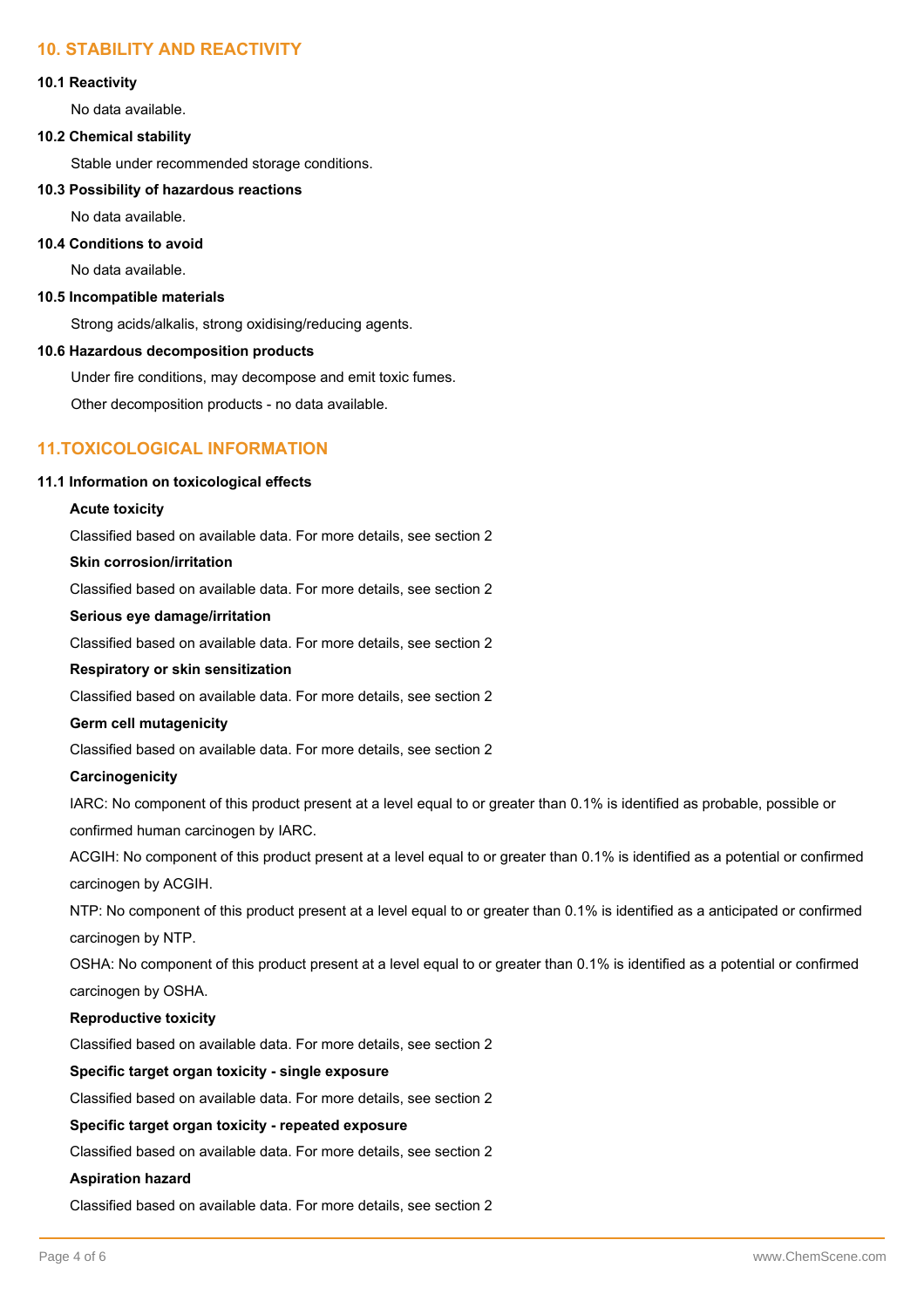# **Additional information**

This information is based on our current knowledge. However the chemical, physical, and toxicological properties have not been completely investigated.

# **12. ECOLOGICAL INFORMATION**

### **12.1 Toxicity**

No data available.

# **12.2 Persistence and degradability**

No data available.

#### **12.3 Bioaccumlative potential**

No data available.

## **12.4 Mobility in soil**

No data available.

## **12.5 Results of PBT and vPvB assessment**

PBT/vPvB assessment unavailable as chemical safety assessment not required or not conducted.

## **12.6 Other adverse effects**

No data available.

# **13. DISPOSAL CONSIDERATIONS**

#### **13.1 Waste treatment methods**

#### **Product**

Dispose substance in accordance with prevailing country, federal, state and local regulations.

#### **Contaminated packaging**

Conduct recycling or disposal in accordance with prevailing country, federal, state and local regulations.

# **14. TRANSPORT INFORMATION**

## **DOT (US)**

Proper shipping name: CORROSIVE SOLID N. O. S.

UN number: 1759

Class: 8

Packing group: III

#### **IMDG**

Proper shipping name: CORROSIVE SOLID N. O. S.

UN number: 1759

Class: 8

Packing group: III

# **IATA**

Proper shipping name: CORROSIVE SOLID N. O. S.

UN number: 1759

Class: 8

Packing group: III